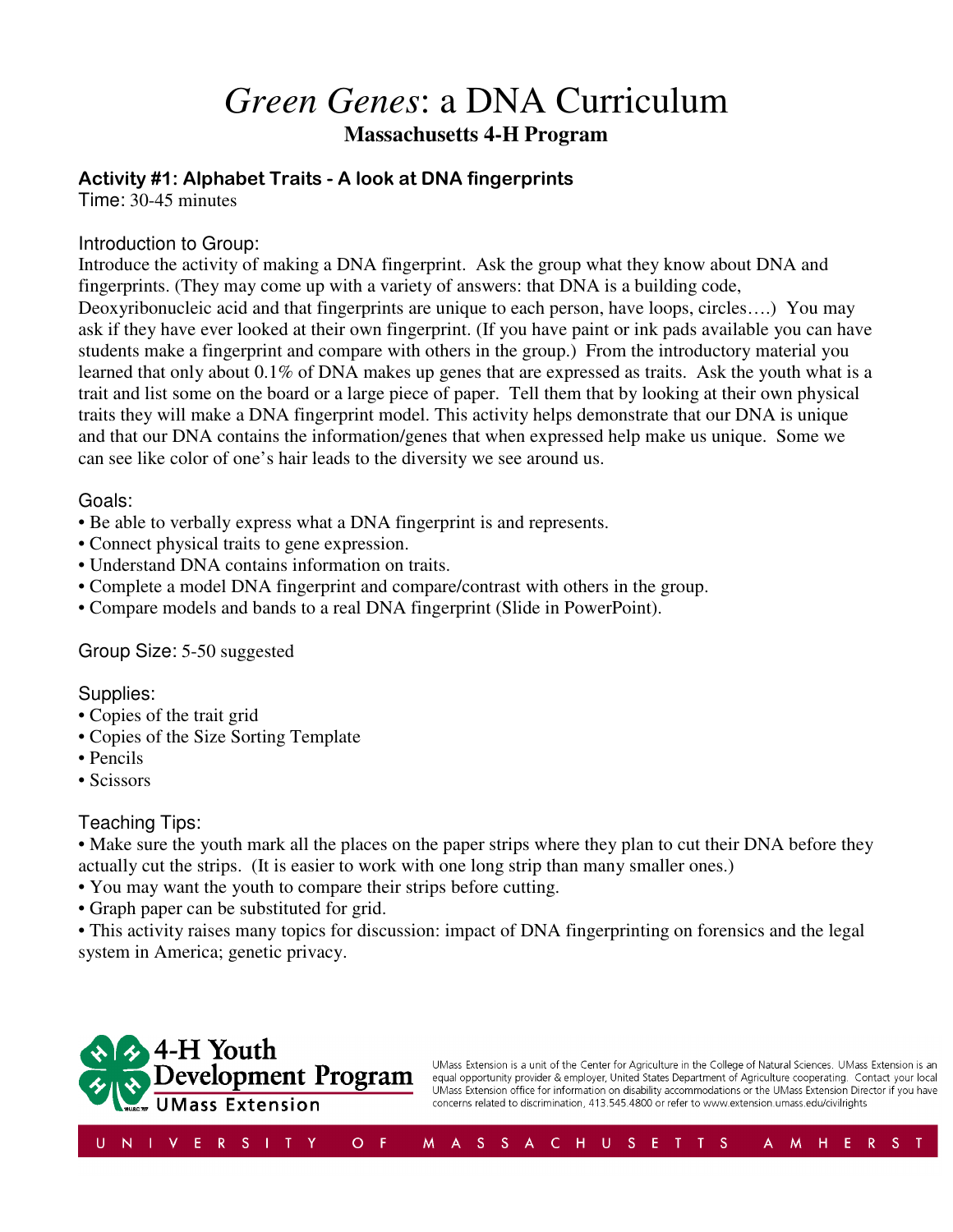Directions:

1. Enter your traits in the grid above, selecting them from the list below. (See example in next table.)

Sex - male or female Eye Color - blue, brown, hazel, or green Ear Lobes - free or attached Hairline - widow's peak or no widow's peak Little Finger - bent or straight Chin - dimples or no dimples Tongue - roller or nonroller Skin - freckles or no freckles

Spelling counts. Please proofread! Punctuation also counts! No spaces between words. You should have one continuous set of traits, something like this:

|   | м | 1 L | E   | IB.   | L. | . U | E.    | <u>А</u> |  |  | T A C H E | D | W I | $\overline{D}$        |  | O   W   S   P | E   A | K. | $\cdot$   B $\cdot$ |  |
|---|---|-----|-----|-------|----|-----|-------|----------|--|--|-----------|---|-----|-----------------------|--|---------------|-------|----|---------------------|--|
| N |   | м   | - P | 1 L . |    |     | ESROL |          |  |  |           |   |     | L E R F R E C K L E S |  |               |       |    |                     |  |
|   |   |     |     |       |    |     |       |          |  |  |           |   |     |                       |  |               |       |    |                     |  |

2. Now, **mark** your traits between the following letters by making a dark line. Mark only when the letters occur in the order shown, not the reverse order:

3. Cut out your traits along the heavy black lines and then tape them together, end-to-end. You should have one long strip with all your trait words in a row, no spaces between any letters. Cut off and discard any empty boxes at the end.

| E-M   | - E-E - | B-R | $E-N$         |
|-------|---------|-----|---------------|
| T-T   | S-P     | G-H | $($ )- $\cup$ |
| $O-F$ | F-R.    |     | $N-R$ $E-W$   |

4. Cut along the marks you made in step #2. Arrange your cut traits by length on the Size Sorting Template. Compare with your classmates!

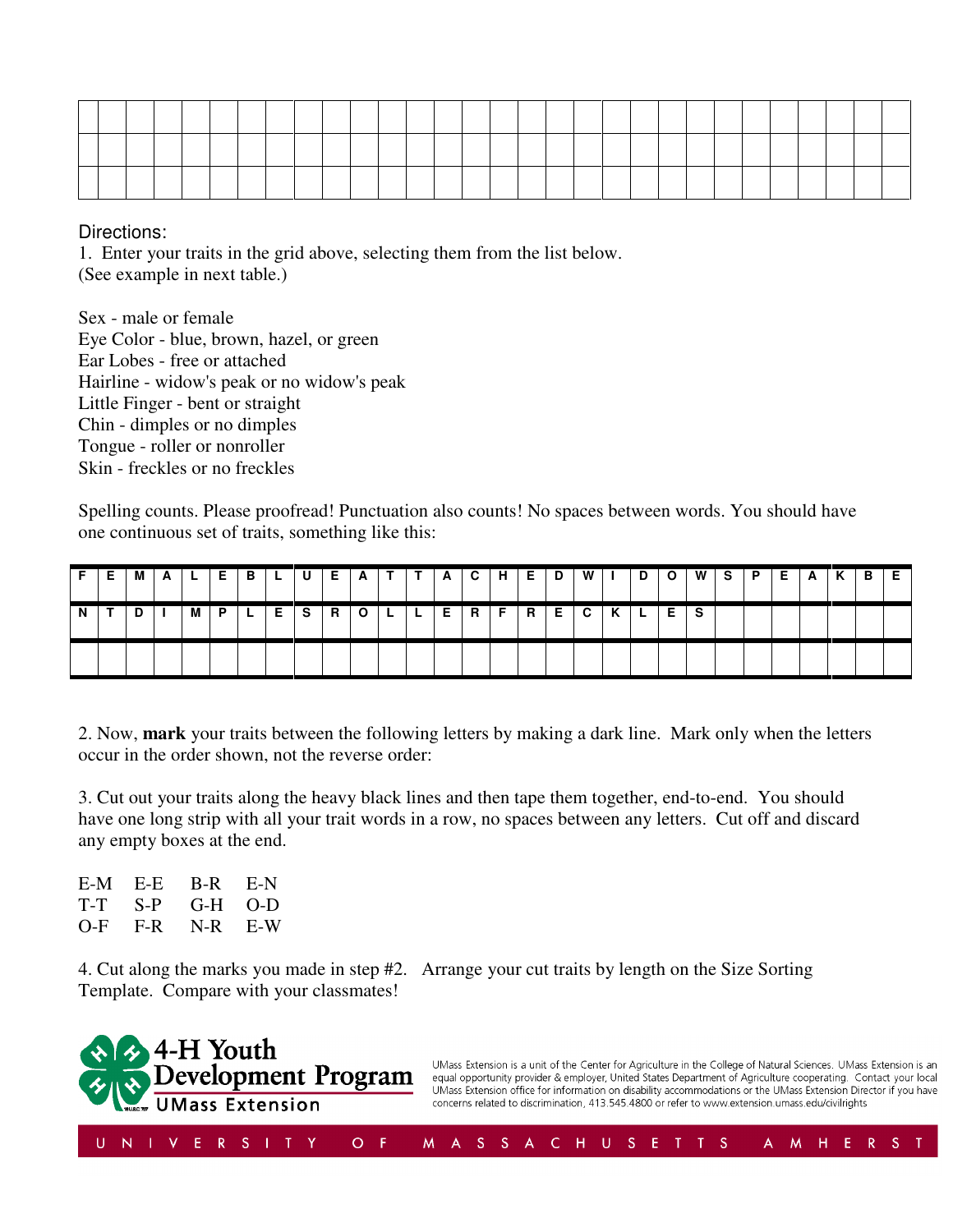Debriefing/Reflecting:

- What do the words you placed in the grid/template represent? (Traits)
- Why are the strips of different length? (It depends on the letters present and cuts made….)
- How does your DNA fingerprint model compare to others in the group? How does it differ?
- How does your DNA fingerprint model represent a fingerprint?
- How does your DNA fingerprint model compare to a real DNA fingerprint?

#### Apply:

- Would you get the same results with another group? Why?
- What impact does DNA fingerprinting have on forensics and the legal system in America?
- If you have duplicates how can we change the activity?
- What is the effect of class size? What if 50, 500, 5,000 tried this exercise?
- Design an alphabet trait activity for an animal.
	- Select an animal/species (cat, cow, sheep...)
	- Choose 6-10 visual/physical traits
	- Decide on cuts for your "molecular scisssors"
	- Try it out and modify it as needed (use your own pet, animal projects or pictures)
	- Debrief how it worked, what you learned….

#### Go further:

- Complete this activity at home or with your friends.
- Try a series of gel electrophoresis activity on-line at www.bio.umass.edu/biochem/mydna/. MyDNA Virtual DNA Lab Modules will allow you to cut, sort and run gels all on-line. Just click on Discovery Modules and select one of four activities.
- Plan a mock crime scene and trial using the DNA fingerprints you have done. A "whodunit."
- Find out more about fingerprints: how are they unique? What characteristics are looked at in forensics?

#### Reference:

Sentence Splitting: DNA Fingerprinting (adapted for Alphabet Traits activity) Iowa Academy of Science, http://ists.pls.uni.edu/biomes-eomes/biomes/PDF/sentencesplittingDNA.pdf



UMass Extension is a unit of the Center for Agriculture in the College of Natural Sciences. UMass Extension is an equal opportunity provider & employer, United States Department of Agriculture cooperating. Contact your local UMass Extension office for information on disability accommodations or the UMass Extension Director if you have concerns related to discrimination, 413.545.4800 or refer to www.extension.umass.edu/civilrights

 $A$   $M$ 

H E R S T

M A S S A C H U S E T T S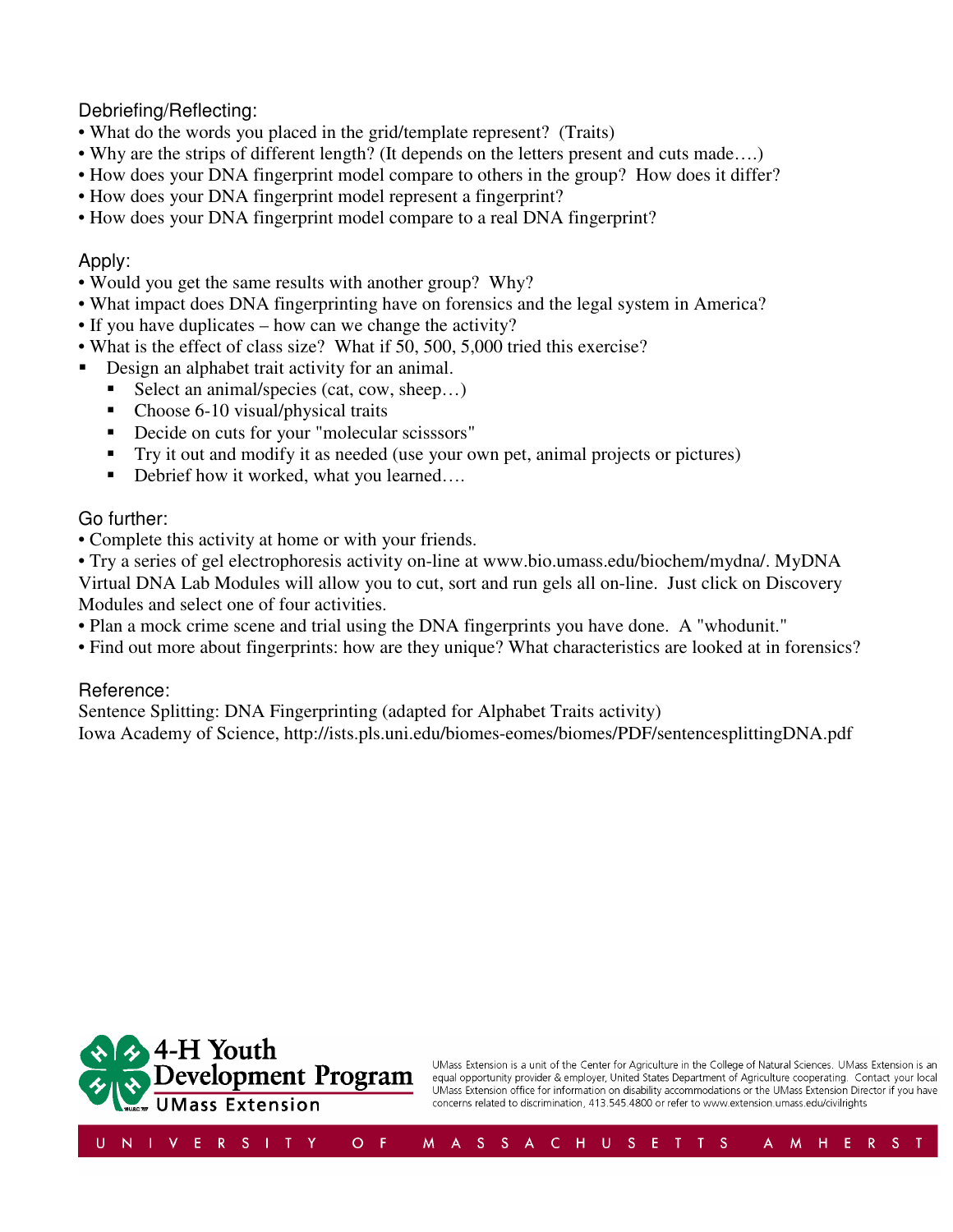# **Activity #1: Alphabet Traits: DNA Fingerprinting**

**Directions**:

**1. Enter your traits in the grid above, selecting them from the list below.** 

**(See Example in next table)** 

**Sex – male or female Eye Color – blue, brown, hazel, or green Ear Lobes – free or attached Hairline – widow's peak or no widow's peak Little Finger – bent or straight Chin – dimples or no dimples Tongue – roller or nonroller Skin – freckles or no freckles** 

**Spelling counts! Please proofread! Punctuation also counts! PLEASE DO NOT SKIP SPACES BETWEEN WORDS.**



UMass Extension is a unit of the Center for Agriculture in the College of Natural Sciences. UMass Extension is an equal opportunity provider & employer, United States Department of Agriculture cooperating. Contact your local UMass Extension office for information on disability accommodations or the UMass Extension Director if you have concerns related to discrimination, 413.545.4800 or refer to www.extension.umass.edu/civilrights

A M H E R S T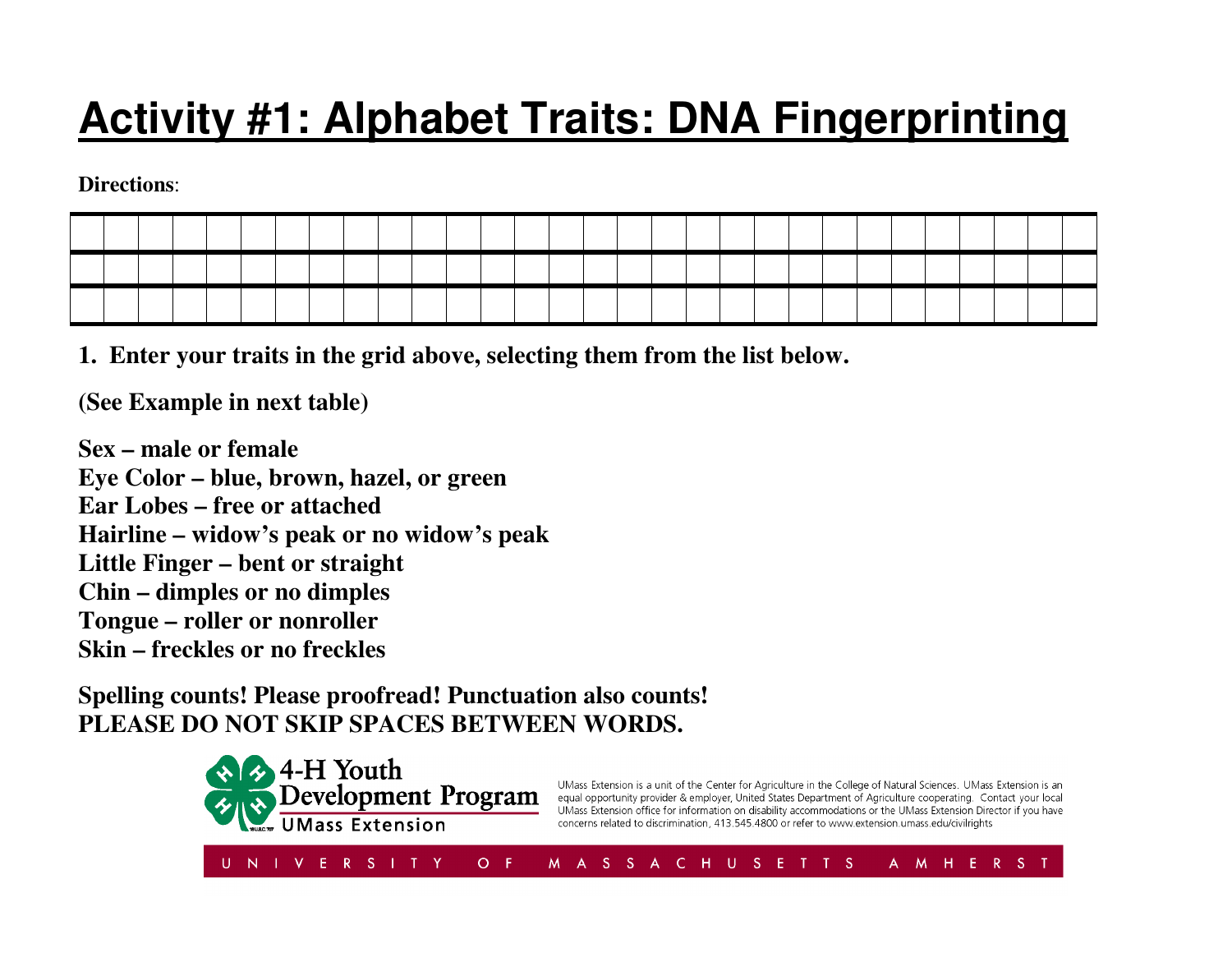### **You should have one continuous set of traits, something like this:**

| E. | M | A | L | E            | B | $\mathbf{L}$ | $\mathbf U$ | E       | $\mathbf{A}$   | $\mathbf{T}$ | $\mathbf{T}$ | $A \cup C \cup H$ |                    |              | E            | D        | W            | $\mathbf{I}$ | D            | $\overline{0}$ | W | -S | $\mathbf{P}$ | E | $\mathbf{A}$ | lК. | $\bf{B}$ |  |
|----|---|---|---|--------------|---|--------------|-------------|---------|----------------|--------------|--------------|-------------------|--------------------|--------------|--------------|----------|--------------|--------------|--------------|----------------|---|----|--------------|---|--------------|-----|----------|--|
|    | D |   | M | $\mathbf{P}$ | L | E            | S.          | $\bf R$ | $\overline{0}$ | L            | L            | $\bf{E}$          | $\  \mathbf{R} \ $ | $\mathbf{F}$ | $\mathbf{R}$ | $\bf{E}$ | $\mathbf{C}$ | $\mathbf{K}$ | $\mathbf{L}$ | E              |   |    |              |   |              |     |          |  |
|    |   |   |   |              |   |              |             |         |                |              |              |                   |                    |              |              |          |              |              |              |                |   |    |              |   |              |     |          |  |

- **2.** Now, **mark** your traits between the following letters by making a dark line. Mark only when the letters occur in the order shown, not the reverse order**:** 
	- **E-M E-E B-R E-N T-T S-P G-H O-D O-F F-R N-R E-W**
- **3. Cut out your traits along the heavy black lines and then tape them together end to end. You should have one long strip with all your trait words in a row, no spaces between any letters. Cut off and discard any empty boxes at the end.**
- **4.** Cut along the marks you made in step #2. **Arrange your cut traits by length on the Size Sorting Template. Compare with your classmates!**

*Handout 1-2*